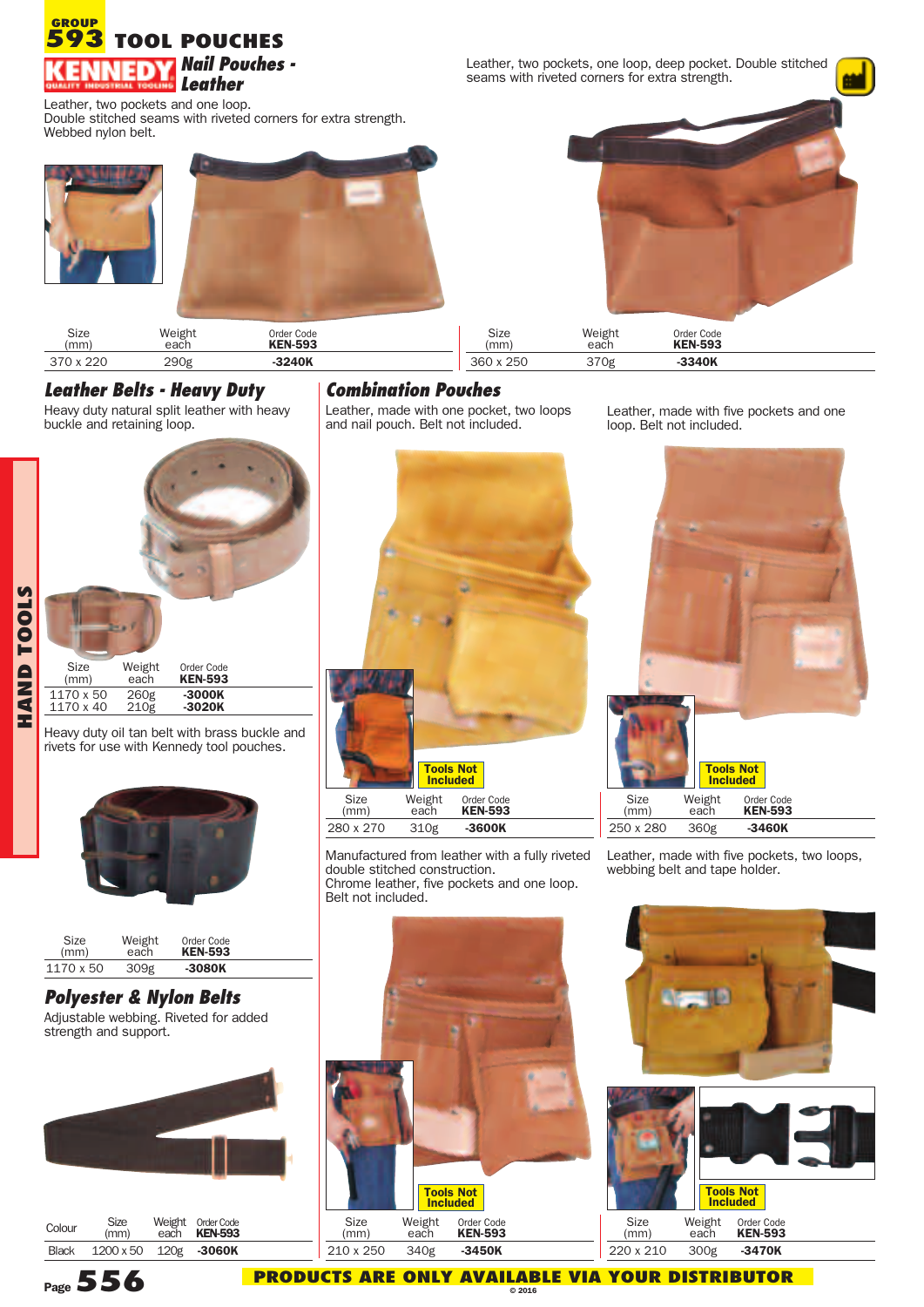

Heavy duty polyester allows exceptional resistance to punctures or tears. Heavily stitched webbing belt complete with heavy duty double capped riveted clasp for added strength and support.



## *Combination Tool Pouches*

Leather, made with ten pockets, two loops, webbing belt and tape holder.





Leather, made with eight deep pockets, two nail pouches, two loops, webbing belt and tape holder.



### *Combination Tool Pouch* **Double Nail Bag &**

**Combination Tool Pouch** Heavy duty polyester allows exceptional resistance to punctures or tears. Heavily stitched webbing on belt loop and edges, and double capped riveted for added strength and support.



# *Tool Pouches*

Manufactured from leather. Fully riveted double titched construction. Chrome leather, two pockets

and five loops. Belt not included.



### *Electrician's Tool Pouch*

Manufactured from natural split leather, four pockets, seven tool loops, T-bar and chain, spring clip, tape pocket. Fully riveted construction. Belt not included.





Size Weight Order Code (mm) each **KEN-593** 200 x 260 410g **-3770K**





**GROUP**

**10 Pocket 2 Loop Double Tool Pouch - Oil Tan** Manufactured from butt split leather. Fully riveted construction. 10 pockets with T-bar chain and spring clips. Belt supplied separately.



| Size      | Weight            | Order Code     |  |
|-----------|-------------------|----------------|--|
| (mm)      | each              | <b>KEN-593</b> |  |
| 280 x 300 | 1.2 <sub>kg</sub> | $-3260K$       |  |

# *Tool Pouch - Large*

**4 Pocket 2 Loop Tool Pouch - Oil Tan** Large tool pouch with four pockets and two tool loops. Fully brass riveted construction. Manufactured from oil tanned leather.



Size Weight Order Code (mm) each **KEN-593** 300 x 230 965g **-3270K**

### *Nail & Tool Pouch - Large*

**3 Pocket 2 Loop Nail & Tool Pouch - Oil Tan** Large nail and tool pouch with three pockets and two tool loops. Fully brass riveted construction. Manufactured from oil tanned leather.



Size Weight Order Code (mm) each **KEN-593** 300 x 230 695g **-3280K**

**Page557**